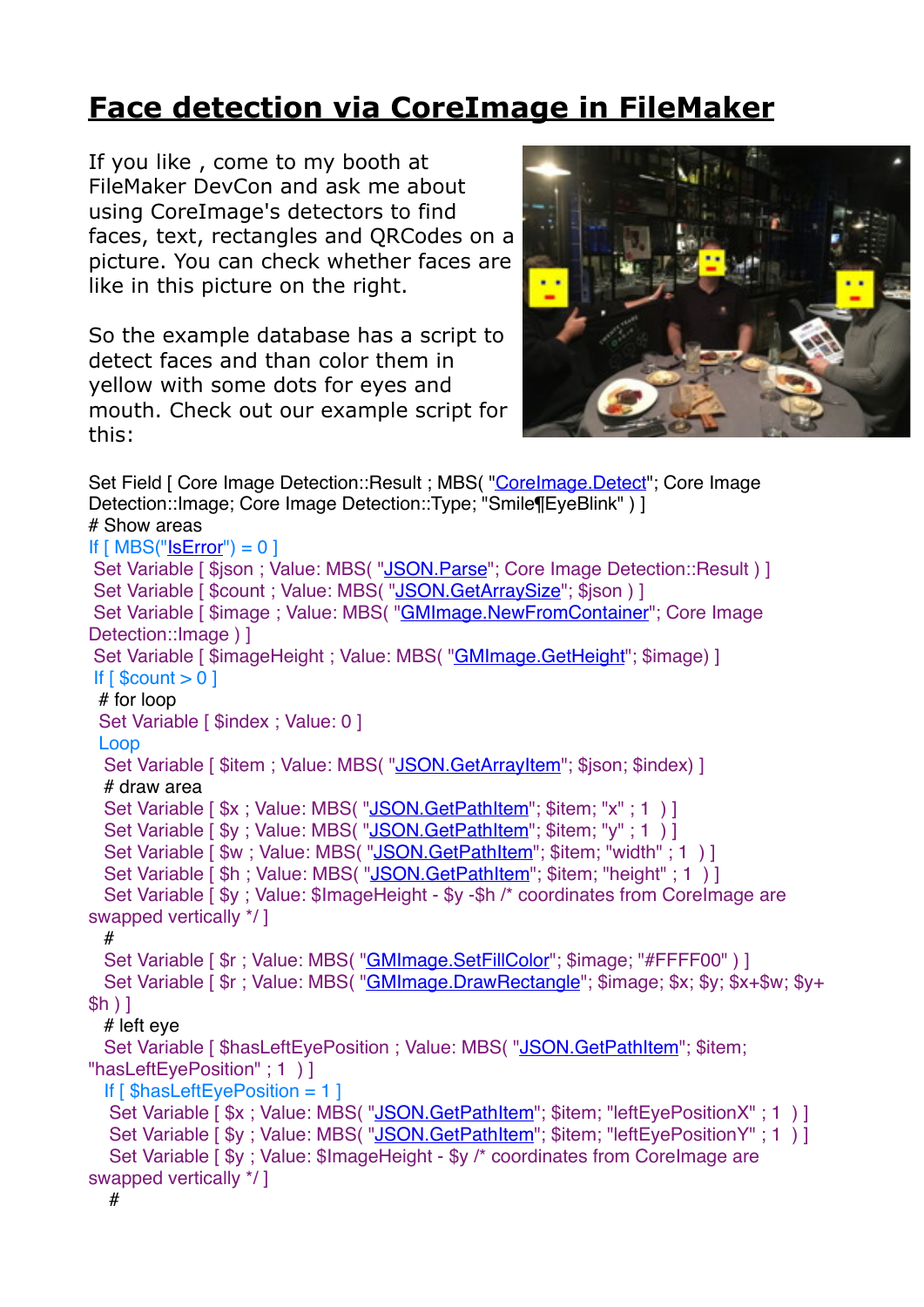```
Set Variable [ r : Value: MBS("G M Image.SetFillColor"; $image; "blue" ) ]
 "GMImage.DrawRectangle"; $image; $x-20; $y-20;
$x+20; $y+20 ) ]
  End If
 # right eve
 JSON.GetPathItem"; $item;
"hasRightEyePosition" ; 1 ) ]
 If \int $hasRightEyePosition = 1 \vertSet Variable [ sx"JSON.GetPathItem"; $item; "rightEyePositionX" ; 1 ) ]
 "JSON.GetPathItem"; $item; "rightEyePositionY"; 1)]
 Set Variable [ $v : Value: $lImageHeight - $v / * coordinates from Corelmage are
swapped vertically */ ]
  #
 "GMImage.SetFillColor"; $image; "blue" ) ]
 Set Variable [ r : Value"GMImage.DrawRectangle"; $image; $x-20; $v-20;
$x+20; $y+20] End If
  # mouth position
 "JSON.GetPathItem"; $item;
"hasMouthPosition" ; 1 ) ]
 If \lceil $hasMouthPosition = 1 \rceil"JSON.GetPathItem"; $item; "mouthPositionX" ; 1 ) ]
 "JSON.GetPathItem"; $item; "mouthPositionY" ; 1 ) ]
 Set Variable [ \$y ; Value: \$ImageHeight - \$y /* coordinates from CoreImage are
swapped vertically */ ]
  #
 "GMImage.SetFillColor"; $image; "red") ]
 Set Variable [ r"GMImage.DrawRectangle"; $image; $x-50; $y-20;
$x+50; $y+20 ) ]
  End If
  # next
 Set Variable [ $index : Value: $index + 1 ]
 Exit Loop If [ $index >= $count ]
 End Loop
End If
Set Variable [ \text{\$r} ; Value: MBS( "JSON. Release"; $json ) ]
"GMImage.WriteToPNGContainer";
$image; "test.png" ) ]
End If
```
As you see we just get back a JSON block with an array of items, where we loop through and draw each area in yellow and if available we draw eyes and mouth. The JSON looks like this with one face: